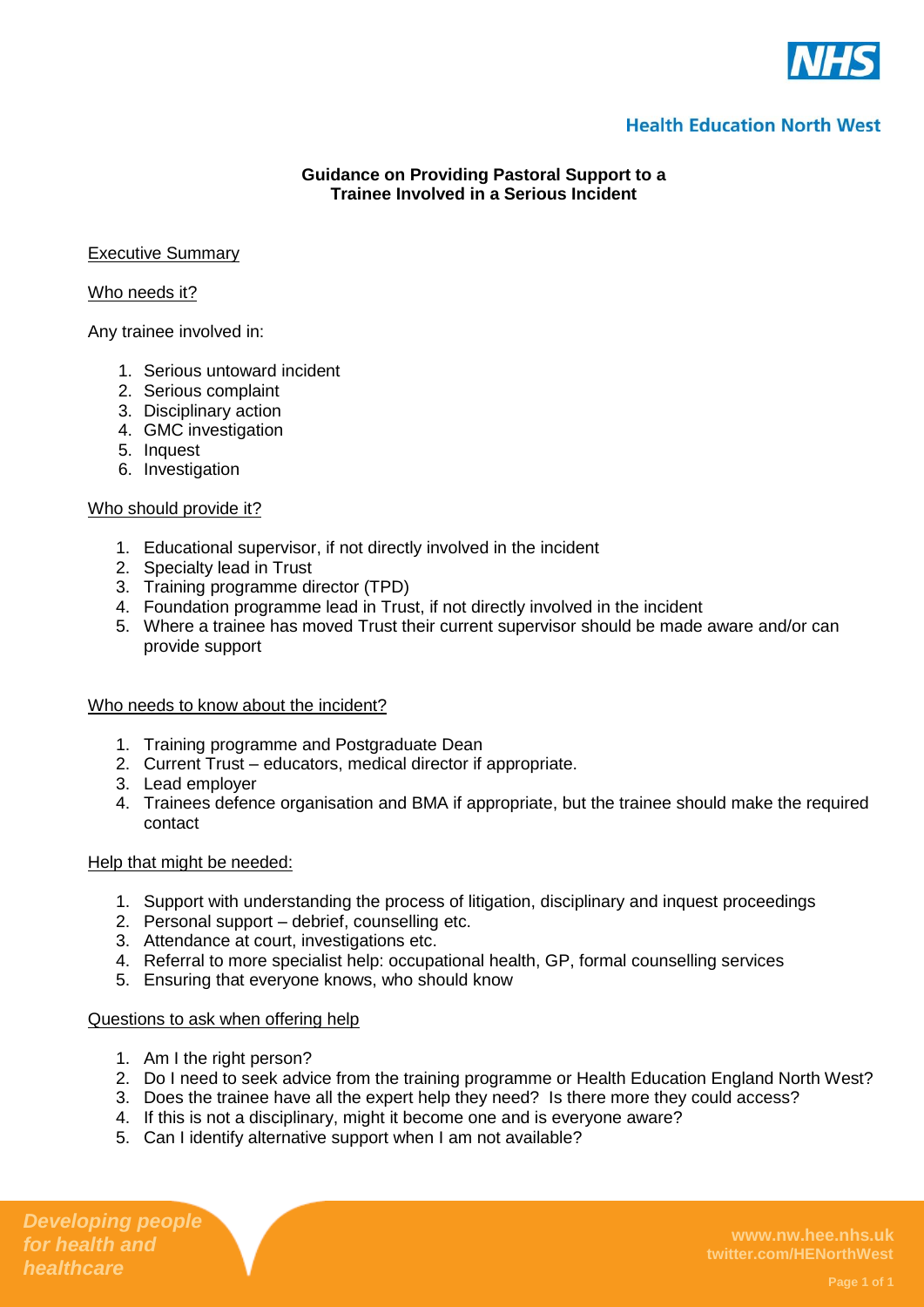

## **Health Education North West**

### Guidance on providing pastoral support to a trainee involved in a serious incident

### Introduction

In a time where this is an increasing amount of litigation, changes to inquests, investigation of serious untoward incidents and disciplinary actions, doctors in training are more likely to be involved in these than ever. Educators can therefore find themselves being asked to provide support of both a practical and pastoral nature. Below is guidance on this area of practice and who should do this.

#### Who provides the initial support?

This should be the educational supervisor in most cases, the exception to this is where the supervisor is also involved in the case or may be involved in a linked disciplinary process. In the event they cannot provide support the need for support should be brought to the attention the local specialty lead or TPD or foundation programme director (FPD).

Where the trainee has moved Trust the option for local support should be explored with the trainee and the local education supervisor, who should at least be aware of the issue and can also, by agreement with all parties, provide support.

The level of support required may range from helping the trainee prepare for and/or accompanying the trainee to investigations of clinical incidents and associated court and/or debriefing after events. Involvement of an educational or clinical supervisor in accompanying a trainee to disciplinary meetings would be unusual (usually the BMA will provide this), however a trainee may need to give evidence as a witness in which case (as long as they are not conflicted and it has been agreed by HR) an educational supervisor may provide advice and support to a trainee.

Where one provides this support it is for trainee support and not as a representative of the training programme.

The trainer should make themselves conversant with the processes and timetables involved. Support through giving information about processes involved and reviewing statements and written evidence can also diminish the potential adverse stressful effects of dealing with these. Encouraging the trainee to observe deadlines is also helpful. This support is not a substitute for professional advice and the trainee should also obtain and use this. Care should be taken to ensure the professional advice from these organisations and the employer, where they are providing it, is followed and acted on.

#### More complex support

Where there are complex issues the trainees can access specific advice from the speciality TPD and head of school, who will delegate pastoral care.

Should the trainee have mental health issues this needs referral to occupational health, usually through HR, and their general practitioners through the usual routes. The trainer must never take on the role of medical practitioner for the trainee.

If the press are likely to be involved the Postgraduate Dean must be notified.